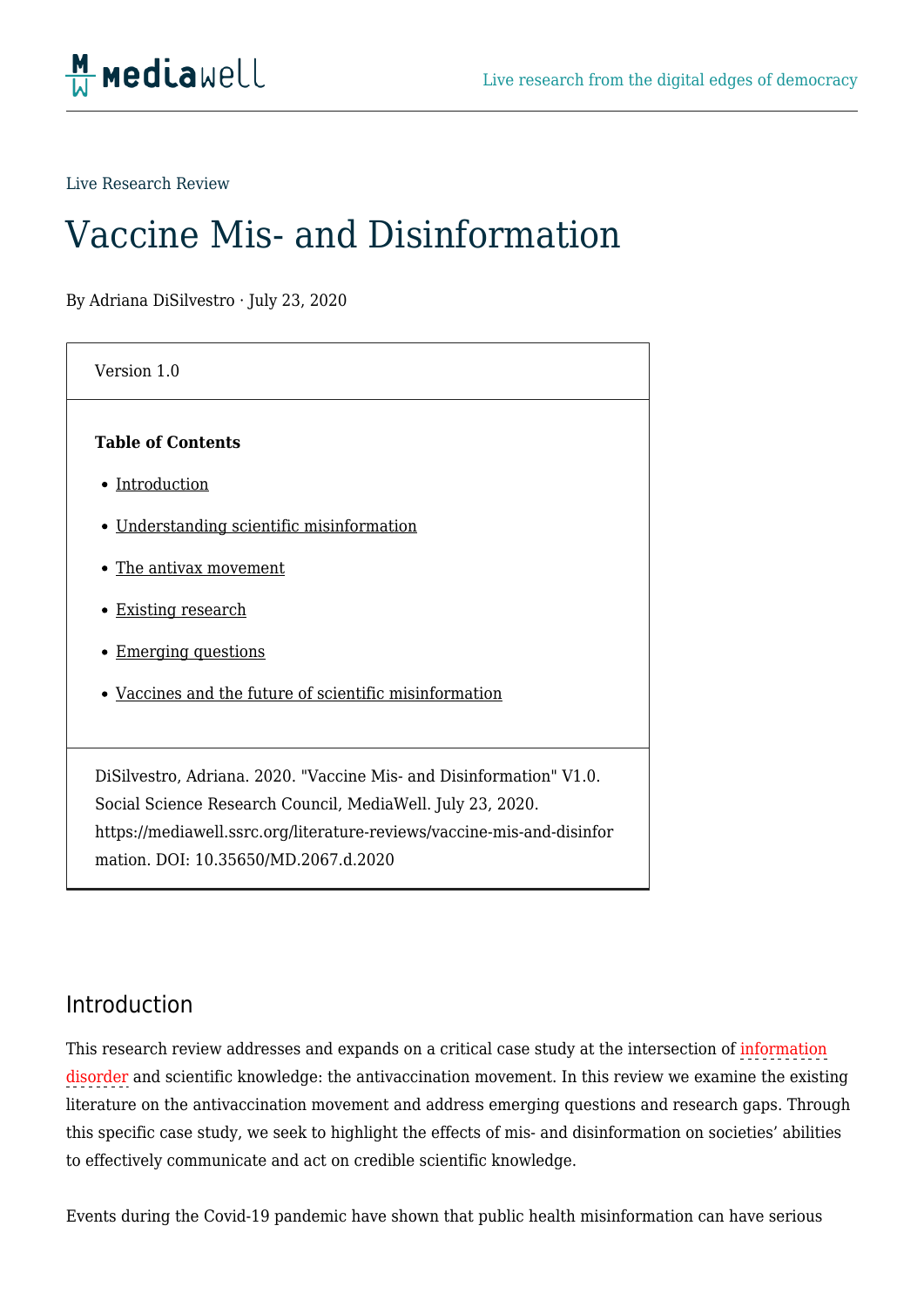consequences for societies around the globe. Even as a potential Covid-19 vaccine is months or even years away, antivaccine protestors are already conducting disinformation campaigns and aligning with other conspiracy theorists to undermine public health initiatives (Molteni [2020](https://mediawell.ssrc.org/citation/an-army-of-volunteers-is-taking-on-vaccine-disinformation-online/)). Experts have warned that vaccine conspiracy theorists, who have small but effective and growing online networks, could damage efforts to establish herd immunity[\[1\]](https://mediawell.ssrc.org/applewebdata://25930FC0-FF80-4577-AD38-ADABA883592A#_ftn1) (Ball [2020](https://mediawell.ssrc.org/citation/anti-vaccine-movement-could-undermine-efforts-to-end-coronavirus-pandemic-researchers-warn/); Wadman [2020;](https://mediawell.ssrc.org/citation/antivaccine-forces-gaining-online/) Garza [2020](https://mediawell.ssrc.org/citation/opinion-trump-is-handing-anti-vaxxers-an-invitation-to-smear-coronavirus-vaccines/)).

At the same time, concern over recent large-scale election interference campaigns has led to a wealth of scholarly attention paid to how dis- and misinformation may affect political processes such as voting or campaigns. While these issues are critical to the larger field of disinformation studies, this review demonstrates that the reach of problematic information online extends far beyond the boundaries of election-related concerns. Forms of problematic information such as dis- and misinformation have always intersected with broader knowledge fields, such as scientific expertise, with consequences for human and environmental health.

## Understanding scientific misinformation

At their core, *scientific* mis- and disinformation are not categorically distinct from other forms of problematic information. MediaWell defines "disinformation" as a rhetorical strategy that produces and disseminates false or misleading information in a deliberate effort to confuse, influence, harm, mobilize, or demobilize a target audience, while "misinformation" is information that is unintentionally spread, but tends to confuse or harm its audience. (For more on this complex topic, see our literature review o[nDefining "Disinformation."](https://mediawell.ssrc.org/literature-reviews/defining-disinformation/))

Instead of conceptualizing scientific or public health mis- and disinformation as specific types, it's perhaps more useful to think of them as among the myriad ways that the spread of problematic information poses threats to a safe, just, and healthy society. As with instances of more obviously political mis- and disinformation, problematic information about science has been heavily dependent on phenomena such as declines in public trust, denigration of expertise and expert figures, the rise of global populism, and the amplifying quality of social media (Wanless and Berk [2019](https://mediawell.ssrc.org/citation/the-audience-is-the-amplifier-participatory-propaganda/); Bennet and Livingston [2018;](https://mediawell.ssrc.org/citation/the-disinformation-order-disruptive-communication-and-the-decline-of-democratic-institutions/) Elsasser and Dunlap [2013](https://mediawell.ssrc.org/citation/leading-voices-in-the-denier-choir-conservative-columnists-dismissal-of-global-warming-and-denigration-of-climate-science/)).

The value in addressing mis- and disinformation as they relate to specific case studies lies in those studies' ability to clearly demonstrate the material effects of a polluted information ecosystem. While politically geared propaganda or election interference can result in lived consequences, their effects on institutions or outcomes can be difficult to measure, or to point to as "evidence" of an information problem (Benkler [2019;](https://mediawell.ssrc.org/expert-reflections/cautionary-notes-on-disinformation-benkler/) Karpf [2019\)](https://mediawell.ssrc.org/expert-reflections/on-digital-disinformation-and-democratic-myths/). However, a look at scientific misinformation, especially related to health concerns, presents an opportunity to see the immediate and dire consequences of a problematic information ecosystem, including massive and costly public health crises. The current Covid-19 pandemic provides a tragic example of this: false information about viral spread, medications, and symptoms can come at the cost of human lives (United Nations [2020\)](https://mediawell.ssrc.org/citation/during-this-coronavirus-pandemic-fake-news-is-putting-lives-at-risk-unesco/).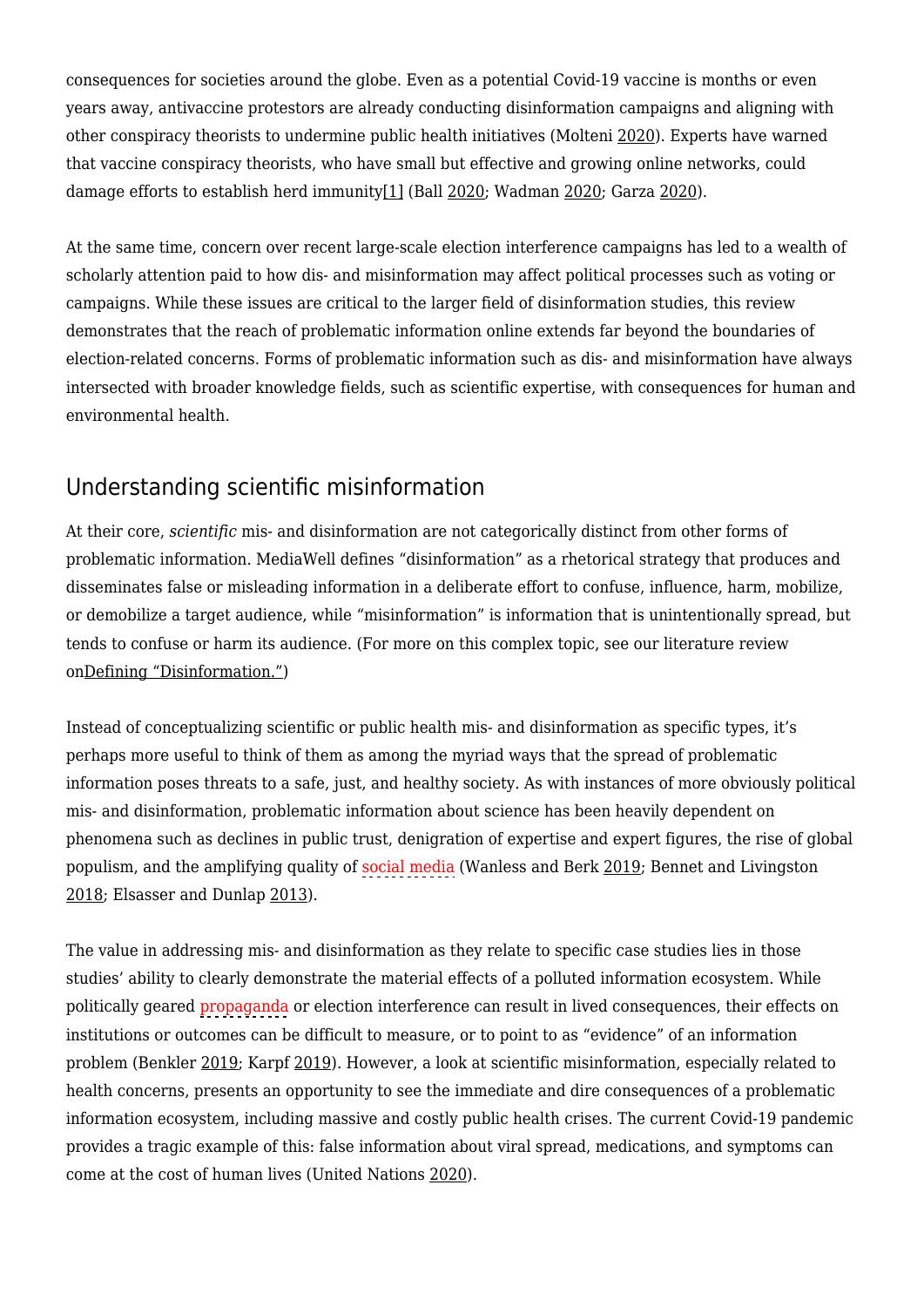Addressing the antivaccination movement as a scientific mis- and disinformation problem is an urgent need—perhaps now more than ever, seeing that the path to mitigating Covid-19 will likely include a massive vaccination campaign on a global scale. In a theoretical sense too, the antivaccination movement demonstrates the individual- and collective-level consequences of larger information problems such as the denigration of scientific expertise, the loss of trust in institutions, and nefarious actors.

#### The antivax movement

The modern antivaccination movement can best be described as an unwillingness to participate in routine, and necessary, vaccination procedures, against the recommendations of credible public health institutions and doctors. This can range from outright refusal of any sort of vaccine to alterations in accepted vaccine schedules. Though there are different ways to define the antivaccination movement, we use it here to describe both "antivaxxers," or active antivaccination advocates, and those expressing any degree of "vaccine hesitancy," a term used to "depolarize the 'pro' versus 'anti' vaccination alignment and to express the spectrum of parental attitudes toward vaccines" (Edwards and Hackell [2016;](https://mediawell.ssrc.org/citation/countering-vaccine-hesitancy/) see also Cooper et al. [2018](https://mediawell.ssrc.org/citation/vaccine-hesitancy-a-potential-threat-to-the-achievements-of-vaccination-programmes-in-africa/); Larson et al. [2014\)](https://mediawell.ssrc.org/citation/understanding-vaccine-hesitancy-around-vaccines-and-vaccination-from-a-global-perspective-a-systematic-review-of-published-literature-2007-2012/). While vaccine hesitancy has been defined in a number of ways, the World Health Organization's SAGE Working Group on Vaccine Hesitancy defined the term as "a behavior, influenced by a number of factors including issues of confidence (do not trust a vaccine or a provider), complacency (do not perceive a need for a vaccine or do not value the vaccine), and convenience (access)" (WHO n.d.; see also Edwards and Hackell 2016).

Within the United States specifically, an increasing number of people have chosen not to vaccinate themselves, or their children, despite widespread and well-established evidence that vaccinations pose no true threat to human health and bring considerable value to shared public health. Even though the vast majority of people still participate in routine vaccination, and true antivaccination advocates are a vocal minority, vaccination rates have declined in recent years, leading to a resurgence of previously eradicated diseases such as measles and whooping cough (Feldscher [2017](https://mediawell.ssrc.org/citation/increase-in-pertussis-outbreaks-linked-with-vaccine-exemptions-waning-immunity/); Patel et al. [2019\)](https://mediawell.ssrc.org/citation/increase-in-measles-cases-united-states-january-1-april-26-2019/). Additionally, although the term "antivax" has typically been applied to childhood vaccines, vaccine reluctance has led to concerns about controlling future epidemic illnesses as well as routine illnesses such as the seasonal flu (Johnson et al. [2020\)](https://mediawell.ssrc.org/citation/the-online-competition-between-pro-and-anti-vaccination-views/). Reasons for vaccine refusal are complex, and as some scholars argue, frequently misunderstood (Gottlieb [2016](https://mediawell.ssrc.org/citation/vaccine-resistances-reconsidered-vaccine-skeptics-and-the-jenny-mccarthy-effect/); Wang et al. [2015](https://mediawell.ssrc.org/citation/everybody-just-wants-to-do-whats-best-for-their-child-understanding-how-pro-vaccine-parents-can-support-a-culture-of-vaccine-hesitancy/)). Many of the most extreme cases might center around unsubstantiated concerns about harm, such as that vaccines cause autism, that they contain dangerous preservatives or chemicals, or conspiratorial ideas that they are part of a hidden government scheme). As Navin ([2015\)](https://mediawell.ssrc.org/citation/values-and-vaccine-refusal-hard-questions-in-ethics-epistemology-and-health-care/) notes in "Values and Vaccine Refusal," though, reasons for vaccine hesitancy are also rooted in much larger societal value shifts that exist somewhat separately from pseudoscientific or conspiratorial claims. For example, an increasing societal emphasis on the individual has led some parents to embrace a "hyper-individualism," where they are unwilling to accept a small level of individual risk for their children by getting them vaccinated in order to prevent the much larger community-wide risk of an unvaccinated populace.

Research on the antivaccination movement is a relatively established field, especially in contrast to many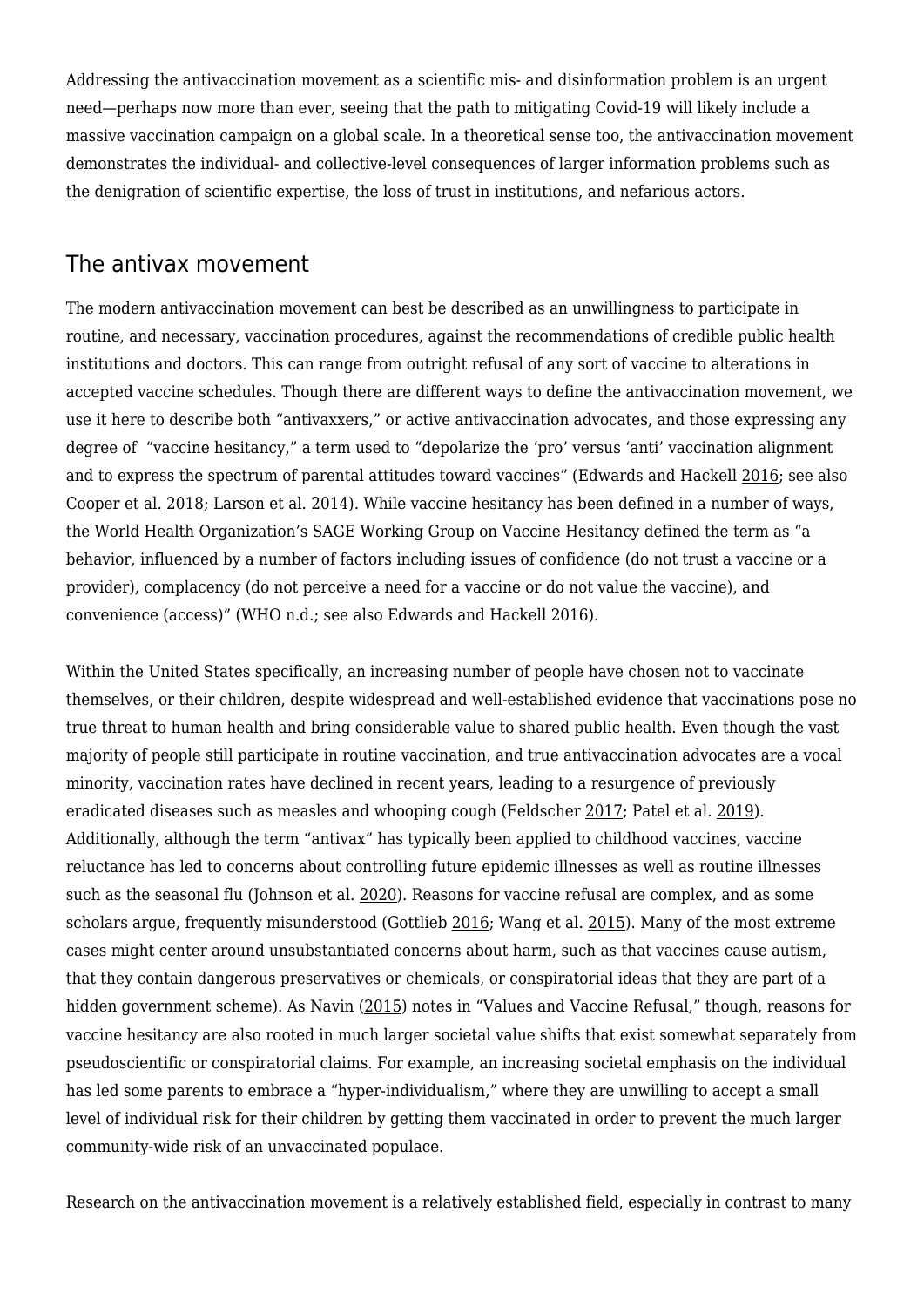of the new areas of interest in the rapidly developing realm of disinformation studies. There are, however, unanswered questions. Much of the emerging research on vaccine mis- and disinformation focuses on filling two large gaps: (1) understanding the actual producers of the problematic information and (2) the relation of antivaccine material to larger patterns of decline in institutional trust and scientific credibility, both of which are addressed later in this review.

### Existing research

One of first points of scholarly consensus on vaccine hesitancy is that antivaccine sentiment has existed for as long as vaccines themselves. Whether it's the Anti-Compulsory Vaccination League formed in response to the 1867 Vaccination Act or the 1982 documentary *DPT: Vaccine Roulette*, examples of resistance to compulsory vaccination are not new (Kata [2012](https://mediawell.ssrc.org/citation/anti-vaccine-activists-web-2-0-and-the-postmodern-paradigm-an-overview-of-tactics-and-tropes-used-online-by-the-anti-vaccination-movement-2/); Grant et al. [2015](https://mediawell.ssrc.org/citation/vaccination-persuasion-online-a-qualitative-study-of-two-provaccine-and-two-vaccine-skeptical-websites/)). Despite this long history, though, the antivaccination movement has become a major public health concern over the past two decades, with the World Health Organization citing vaccine hesitancy as one of the top ten threats to global health in 2019 (Ratzan et al. [2019](https://mediawell.ssrc.org/citation/the-salzburg-statement-on-vaccination-acceptance/); WHO [2019](https://mediawell.ssrc.org/citation/ten-health-issues-who-will-tackle-this-year/)). In the face of this health crisis, much of the health communication literature from the past 15 years has sought to understand the seemingly sudden rise of antivaccination narratives and the most effective ways to combat them.

As with other aspects of disinformation studies, such as election interference, coordinated disinformation campaigns, trolling, and microtargeting, scholars have suggested that the answer to the "Why now?" question is closely tied to technological affordances (Hutchby [2001](https://mediawell.ssrc.org/citation/technologies-texts-and-affordances/)) and the rise of social media. Early studies on the internet and vaccine uptake showed that the internet was a primary resource for parents seeking information about childhood vaccination (Harmsen et al. [2013](https://mediawell.ssrc.org/citation/parental-information-seeking-behaviour-in-childhood-vaccinations/)). The shift from a passive digital ecosystem to an interactive one has allowed consumers to interact with antivaccination materials in ways that were previously unavailable (Kata 2012; Witteman and Zikmund-Fisher [2012;](https://mediawell.ssrc.org/citation/the-defining-characteristics-of-web-2-0-and-their-potential-influence-in-the-online-vaccination-debate/) Grant et al. 2015). With the rise of interactive online interfaces, forums, and social media, the concern was no longer what information about vaccines patients were accessing, but rather who was actively influencing decision making about online information via live commentary, posts, or images (Witteman and Zikmund-Fisher 2012).

Building from these changes, many have gone on to argue that information opportunities provided by the internet have ushered in a postmodern medical paradigm where the "school of lay medicine" has been able to flourish, making it so patients no longer have to rely on experts for health-care decision making (Kata [2010](https://mediawell.ssrc.org/citation/a-postmodern-pandoras-box-anti-vaccination-misinformation-on-the-internet-2/), 2012). Seeking "online health information" has become common practice, and though potentially empowering for the patient, it requires consumers to actively make decisions about what information to trust or not to trust (Meppelink et al. [2019;](https://mediawell.ssrc.org/citation/i-was-right-about-vaccination-confirmation-bias-and-health-literacy-in-online-health-information-seeking/) Smith and Graham [2017\)](https://mediawell.ssrc.org/citation/mapping-the-anti-vaccination-movement-on-facebook/). This responsibility, combined with the fact that social media allows anyone to become a publisher of information, has resulted in the flattening of expertise, where on the internet the medical knowledge of an expert appears effectively equal to the uninformed commentary of a random person behind a screen (Hopf et al. [2019](https://mediawell.ssrc.org/citation/fake-science-and-the-knowledge-crisis-ignorance-can-be-fatal/); Kata 2012). In discussing how users have adapted to the affordances of online technologies, Grant et al. (2015) point out that "it becomes more difficult to impose the authority of establishment medicine on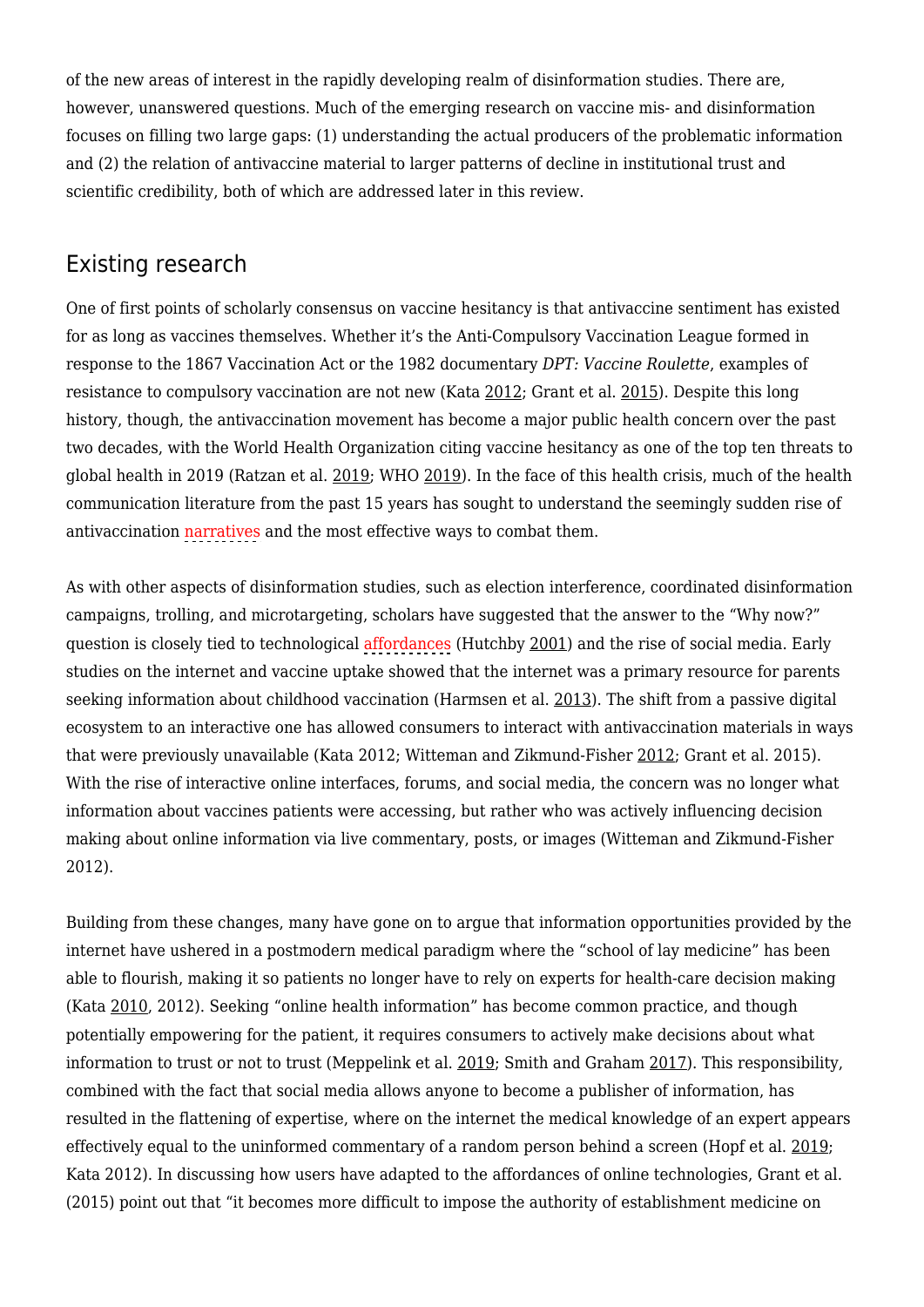online discourse." This creates a prime environment for antivaccination proponents to spread their messages (Bean [2011\)](https://mediawell.ssrc.org/citation/emerging-and-continuing-trends-in-vaccine-opposition-website-content/). Adding to this difficulty is the fact that search engines like Google, and sites such as Facebook, may automatically surface controversial or false health content because of algorithmic engagement metrics (Stöcker [2020\)](https://mediawell.ssrc.org/citation/how-facebook-and-google-accidentally-created-a-perfect-ecosystem-for-targeted-disinformation/). Users who are actively seeking answers to vaccine-related questions may already have the cards stacked against them when it comes to finding credible or authoritative sources.

Social media and the connectivity of the internet can undoubtedly benefit health-related causes by acting as a gathering space where users can find communities not available to them in doctors' offices (Kata 2012). Online forums, support groups, and awareness campaigns have become a critical part of the overall health infrastructure for patients. At the same time, as Kata points out, this connectivity can also bring together fringe groups whose members may then "easily and uncritically interact with like-minded individuals online" and eventually "fall into a trap of self-referencing and mutually reinforcing links that can fool users in believing there are many who share their beliefs, when in reality it may only be a small, committed group" (2012). Johnson et al. (2020) expand on this, pointing to evidence that although clusters of antivaccination Facebook users are fairly small, they can have an outsized influence on users who are "undecided."

Finding ways to combat such an environment, and the health consequences that come with it, has proven difficult. As Grant et al. (2015) indicate, antivaccination advocates do not generally rely on reasoned, evidence-based arguments to make their claims, which makes scientific evidence fairly useless in combatting false claims (see also Kata 2010; Bean 2011; Moran et al. [2016\)](https://mediawell.ssrc.org/citation/what-makes-anti-vaccine-websites-persuasive-a-content-analysis-of-techniques-used-by-anti-vaccine-websites-to-engender-anti-vaccine-sentiment/). Additionally, antivaccine arguments are constantly changing and adapting to new events and challenges, while also appealing to a variety of sentiments, such as conspiratorial thinking, freedom, resistance to government authority, preventing harm against children, and suspicion of experts (Bean 2011; Smith and Graham 2017). In a recent study, Pluviano et al. (2018) found that attempting to debunk potential myths about childhood vaccines using facts and statistics proved exceedingly difficult, resulting in significant "backfire effects," where parents dug further into false beliefs (Pluviano et al. [2018;](https://mediawell.ssrc.org/citation/parents-beliefs-in-misinformation-about-vaccines-are-strengthened-by-pro-vaccine-campaigns/) Nyhan et al. [2014;](https://mediawell.ssrc.org/citation/effective-messages-in-vaccine-promotion-a-randomized-trial-2/) for a competing view suggesting a limit to the backfire effect, see Wood and Porter [2018](https://mediawell.ssrc.org/citation/the-elusive-backfire-effect-mass-attitudes-steadfast-factual-adherence-2/)).

In the wake of the "failure" of fact, scholars have investigated other means of combatting false beliefs about vaccines. Increasingly common suggestions are media literacy programs and enhancing the ability of patients to identify credible sources, as with efforts to mitigate other forms of disinformation. A major hurdle to this type of solution is the trap of "selective exposure," in which internet users are more likely to view information that aligns with their beliefs as "credible and useful," a phenomenon that Meppelink et al. (2019) found heavily influences users seeking information about vaccines (see also our research review on [Contexts of Misinformation](https://mediawell.ssrc.org/literature-reviews/contexts-of-misinformation/)). Complicating things further, studies have shown that parents with higher "health literacy" (defined as the extent to which people are able to use information sources in making informed health decisions) are actually less likely to vaccinate their children, perhaps because they perceive online health information as more reliable than it actually is, or because they view themselves as more knowledgeable than they actually are (Meppelink et al. 2019; Amit Aharon et al. [2017\)](https://mediawell.ssrc.org/citation/parents-with-high-levels-of-communicative-and-critical-health-literacy-are-less-likely-to-vaccinate-their-children/).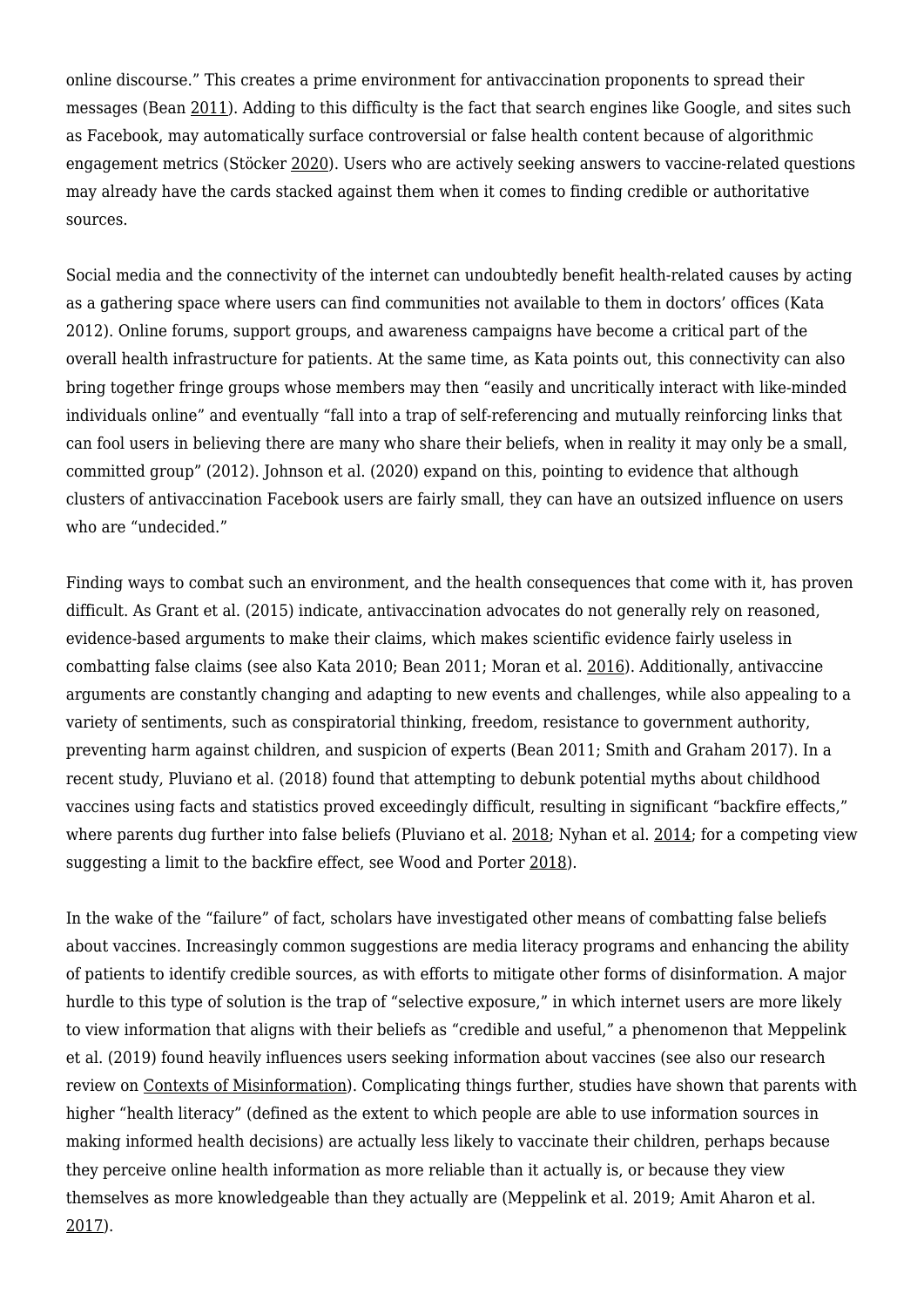# Emerging questions

As with many other disinformation campaigns, we know a good deal about what kind of bad information about vaccines is being spread, and how, but very little about those who are actively producing it and what their exact motivations might be (Ward et al. [2016;](https://mediawell.ssrc.org/citation/vaccine-criticism-on-the-internet-propositions-for-future-research/) for more, see our research review on [Producers](https://mediawell.ssrc.org/literature-reviews/producers-of-disinformation/) [of Disinformation](https://mediawell.ssrc.org/literature-reviews/producers-of-disinformation/)). Much of the existing literature focuses on those who might passively spread *misinformation* about vaccines for a variety of reasons, but there is a large gap in addressing those who are actively and intentionally spreading *disinformation*.

One potential explanation for some instances of vaccine-related disinformation is profit (or social capital and influence). The classic example is disgraced former physician Andrew Wakefield, who published a fraudulent study in 1998 (that was ultimately debunked and retracted 12 years later) linking the measles, mumps, and rubella (MMR) vaccine to the development of autism in children (Deer [2011](https://mediawell.ssrc.org/citation/how-the-case-against-the-mmr-vaccine-was-fixed/); Rao and Andrade [2011](https://mediawell.ssrc.org/citation/the-mmr-vaccine-and-autism-sensation-refutation-retraction-and-fraud/)). Over the years, the study was ultimately exposed to have been orchestrated for financial gain, yet Wakefield and his message continue to be frequently cited by antivaccination proponents (Boseley [2018](https://mediawell.ssrc.org/citation/how-disgraced-anti-vaxxer-andrew-wakefield-was-embraced-by-trumps-america/); Belluz [2019](https://mediawell.ssrc.org/citation/research-fraud-catalyzed-the-anti-vaccination-movement-lets-not-repeat-history/)).

Profit motive is only one potential reason for why producers of vaccine disinformation operate. There is evidence that antivaccination disinformation has increasingly been used as a political "wedge issue" and means of foreign election interference (see our [Election Interference](https://mediawell.ssrc.org/literature-reviews/election-interference/) research review). Recent research into vaccine-related content on Twitter from 2014 to 2017 found that Russian bots actively spread controversial vaccine content using the hashtag #VaccinateUS in an attempt to "amplify" and create "false equivalence" within the vaccinate-versus-antivaccinate discourse (Broniatowski et al. [2018\)](https://mediawell.ssrc.org/citation/weaponized-health-communication-twitter-bots-and-russian-trolls-amplify-the-vaccine-debate-2/). Kirk [\(2019](https://mediawell.ssrc.org/citation/how-russia-sows-confusion-in-the-u-s-vaccine-debate/)) points out that this effort was likely designed to "ramp up social discord, erode trust in public health institutions, and exacerbate fear and division in the United States." #VaccinateUS tweets frequently cited issues such as "racial/ethnic divisions, appeals to God, and arguments on the basis of animal welfare" along with commentary about socioeconomic divisions (Broniatowski et al. 2018). This, Broniatowski et al. argue, was clearly an attempt to tie the vaccine debate to other divisive issues in US politics.

The case of #VaccinateUS brings into view questions about how producers of vaccine-related disinformation may target citizens or institutions in the future. Though it appears that unlike climate change mis- and disinformation, antivaccination rhetoric is not as clearly embedded within a specific partisan identity, it could still be utilized in a similar manner to the #VaccinateUS campaign to further political polarization or hinder healthy democratic debate (Baumgaertner et al. [2018;](https://mediawell.ssrc.org/citation/the-influence-of-political-ideology-and-trust-on-willingness-to-vaccinate/) McCoy [2018](https://mediawell.ssrc.org/citation/the-social-characteristics-of-americans-opposed-to-vaccination-beliefs-about-vaccine-safety-versus-views-of-u-s-vaccination-policy/)). Profit motive too will likely to continue to be a problem, with Broniatowski et al. noting that alongside the #VaccinateUS campaign, there was a significant amount of vaccine-related clickbait designed to generate advertising revenue. In light of these phenomena, researchers recommend that public health officials develop better ways of monitoring online conversations about vaccines, while also examining the offline activities of antivaccine advocates to better understand their specific motivations (Ward et al. 2016; Broniatowski 2018).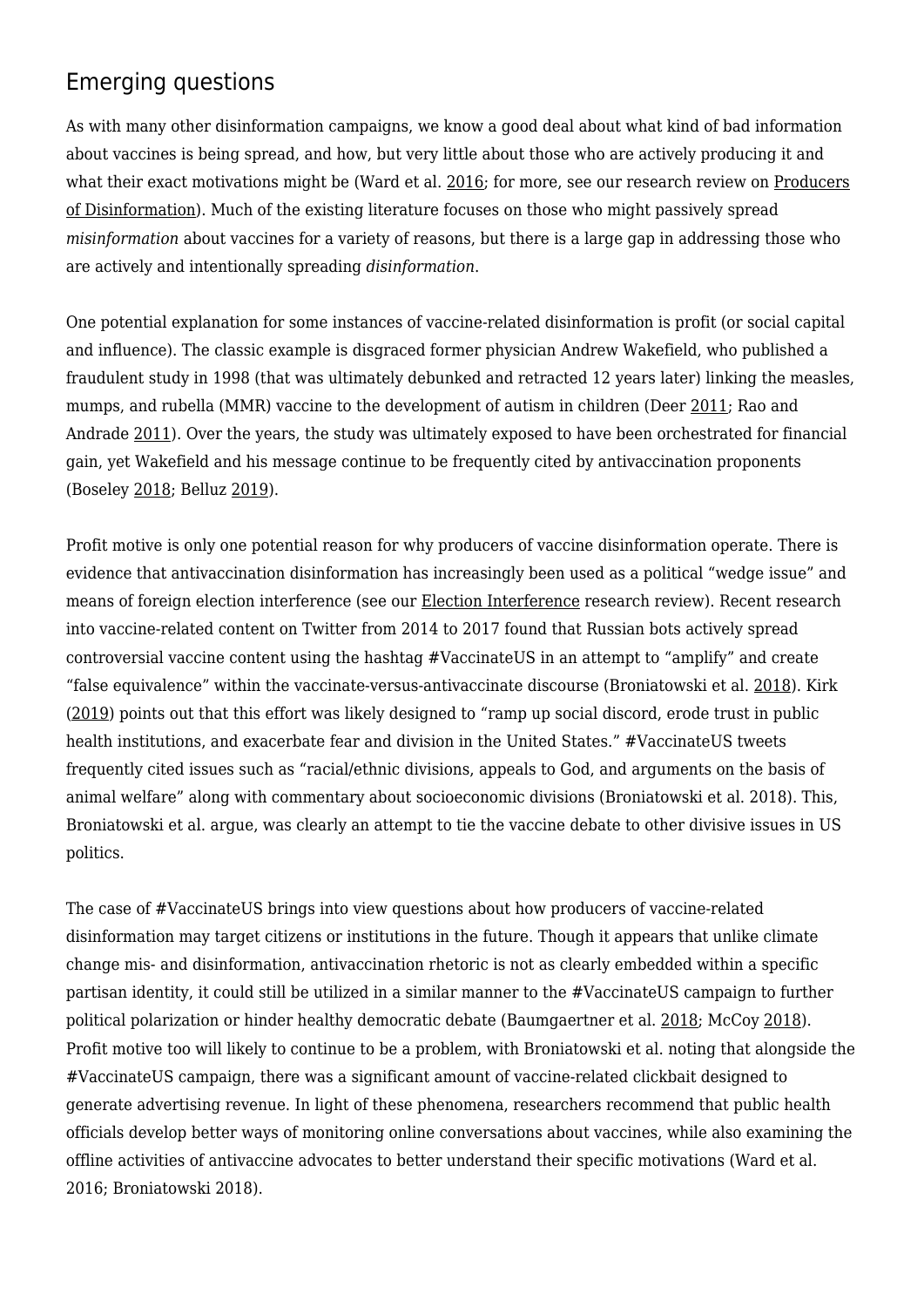A closer look at the active producers of antivaccine disinformation still cannot account for the continued spread of unintentional *misinformation* among the public. This is perhaps a question partially answered by some of the overarching mechanisms and issues highlighted in our forthcoming "How Misinformation Spreads" research review (also see: Pennycook and Rand [2019](https://mediawell.ssrc.org/citation/why-do-people-fall-for-fake-news/)). More specifically, though, some scholars have looked at what factors may make individuals more susceptible to antivaccine misinformation, or more likely to spread it among their networks. A study conducted by Tomeny et al. ([2017\)](https://mediawell.ssrc.org/citation/geographic-and-demographic-correlates-of-autism-related-anti-vaccine-beliefs-on-twitter-2009-15/) seems to provide further evidence that women with young children may be more likely to share antivaccination misinformation, and also showed that higher income levels were clearly associated with "anti-vaccine beliefs and behaviors" in comparison to households with lower income levels.

The role of political ideology in antivaccination beliefs in the US is contested, with Rabinowitz et al. [\(2016](https://mediawell.ssrc.org/citation/beliefs-about-childhood-vaccination-in-the-united-states-political-ideology-false-consensus-and-the-illusion-of-uniqueness/)) suggesting that, so far, much of the evidence on whether the political right or left is more likely to share or believe antivaccination misinformation is largely ambiguous. What is clearly true, however, is that antivaccination beliefs span the entire US political spectrum. For example, some aspects of political ideology, such as the supposed presence of an elite "counter-cultural" left, may promote antivaccination beliefs among left-leaning individuals. On the other hand, on the right, a general skepticism toward science and expertise (including the denial of climate change) may also promote antivaccine sentiments (Koltai and Fleischmann [2017](https://mediawell.ssrc.org/citation/questioning-science-with-science-the-evolution-of-the-vaccine-safety-movement/)). Recently, Hornsey et al. ([2020\)](https://mediawell.ssrc.org/citation/donald-trump-and-vaccination-the-effect-of-political-identity-conspiracist-ideation-and-presidential-tweets-on-vaccine-hesitancy/) attempted to understand the impact of President Donald Trump's antivaccine-oriented tweets and initially found that Trump voters seemed to be more concerned about vaccines when compared to the population at large, but eventually rejected that hypothesis after controlling for conspiratorial thinking and political conservatism. Their finding points to the effect of those two factors, as opposed to an association between increased antivaccination sentiment and Trump's tweets themselves. Overall, the exact characteristics that may make individuals more susceptible to antivaccination misinformation, or more likely to share it, are not perfectly clear.

Other emerging areas of research dealing with antivaccine material involve a shift outside of the scholarly realm of health communication. As with other phenomena within disinformation studies, some have suggested that antivaccine mis- and disinformation can be viewed within larger societal contexts involving the breakdown of democratic norms and a "crisis of epistemology" (Hopf et al. 2019; Davis [2019;](https://mediawell.ssrc.org/citation/globalist-war-against-humanity-shifts-into-high-gear-online-anti-vaccination-websites-and-anti-public-discourse/) Phillips 2019). In recent years, as some scholars have become increasingly concerned with the direct impacts of election interference and large-scale disinformation campaigns, others have turned their attention to the structural drivers of problematic information. Specifically, Benkler (2019) proposes that as a result of political-economic factors including widespread economic insecurity and the failure of elites to follow through on the promise of prosperity, there has been a massive loss of trust in institutions in the United States, leading to democratic breakdown. This loss of trust provides a fertile breeding ground for what some call the "post-truth" era.

Emerging research ties antivaccination mis- and disinformation to these larger societal contexts. Davis (2019) suggests viewing antivaccine discourse online through a "post-normative scope" that allows us to understand it as a type of discourse that ultimately undermines democratic ideals, the rules of argumentation, and the ideal of the public sphere. Others too, such as Hopf et al. (2019), have suggested that vaccine mis- and disinformation can and should be viewed as part of a larger pattern of scientific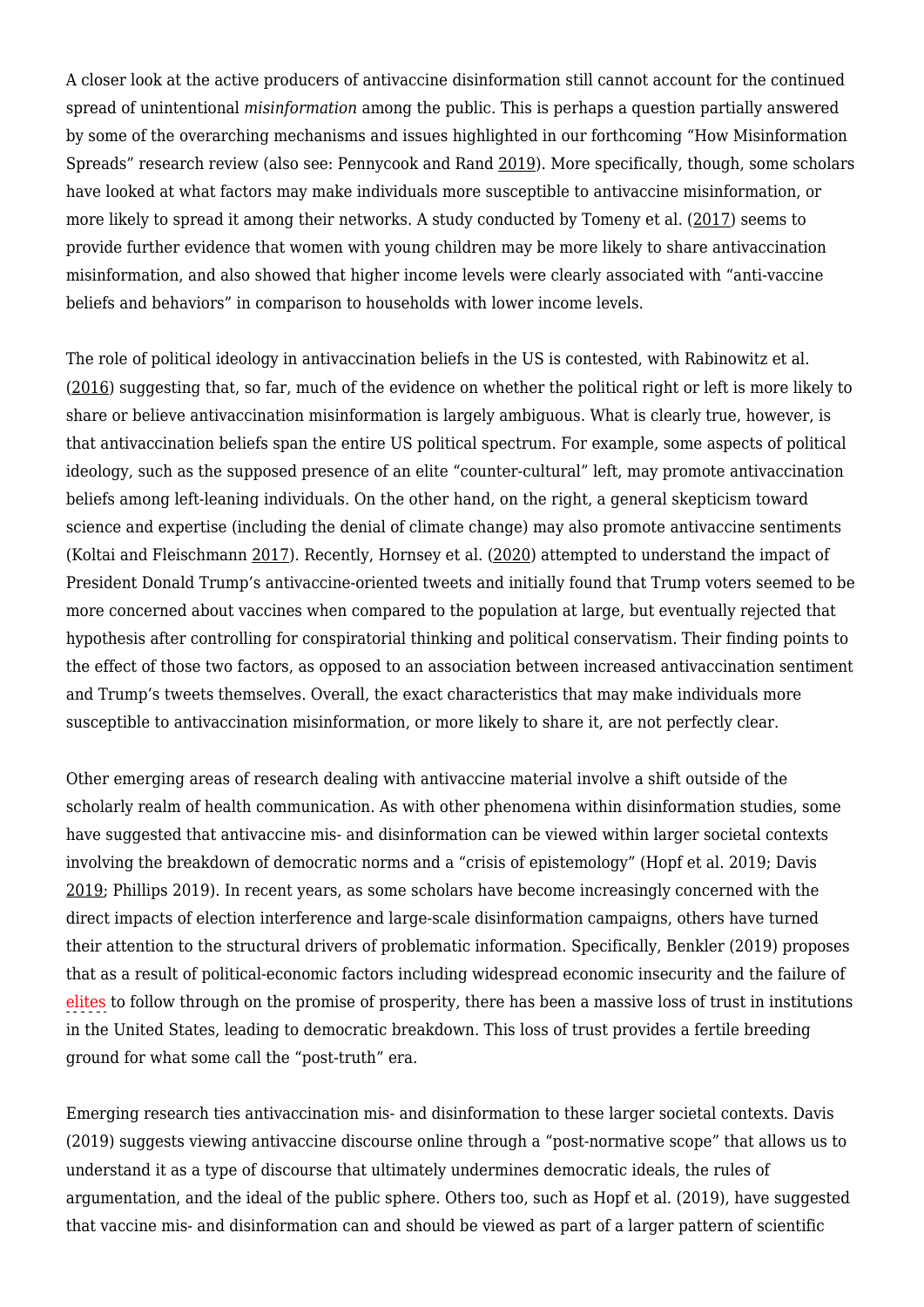misinformation where the credibility of knowledge and the scientific method itself have been actively threatened.

Finally, some scholars have begun to tackle the "What do we do now?" question as it relates to combatting vaccine-related mis- and disinformation. Increasingly, the suggested answer seems to be the idea of narrative messaging. A common feature of antivaccine material is its reliance on emotionally charged narratives, which generally appear in the form of graphic and emotion-driven horror stories about the supposed consequences of vaccines (Shelby and Ernst [2013\)](https://mediawell.ssrc.org/citation/story-and-science-how-providers-and-parents-can-utilize-storytelling-to-combat-anti-vaccine-misinformation/). This storytelling strategy is an asset that enables misinformation to spread effectively throughout networks, because the narrative being presented is seemingly emotionally powerful enough to counter traditional fact-checking or references to scientific evidence (Shelby and Ernst 2013; Moran et al. 2016; Caulfield et al. [2019\)](https://mediawell.ssrc.org/citation/health-misinformation-and-the-power-of-narrative-messaging-in-the-public-sphere/). Some scholars have shown that information embedded in emotionally charged narrative messaging has a higher potential for "virality," enhances recall, and has a better chance of provoking action as contrasted with nonemotional and nonnarrative messaging (Betsch et al. [2011;](https://mediawell.ssrc.org/citation/the-influence-of-narrative-v-statistical-information-on-perceiving-vaccination-risks/) Zak [2015;](https://mediawell.ssrc.org/citation/why-inspiring-stories-make-us-react-the-neuroscience-of-narrative/) Bail [2016\)](https://mediawell.ssrc.org/citation/emotional-feedback-and-the-viral-spread-of-social-media-messages-about-autism-spectrum-disorders/). One potential avenue for combatting vaccine mis- and disinformation then, as Bail (2016) suggests, is not via fact but through the same sort of narrative storytelling that instead highlights the potentially "grave consequences" of refusing regular vaccination (see also Shelby and Ernst 2013). Others, such as Nyhan et al. (2014), have been more hesitant about the promise of narrative techniques, pointing to a significant backfire effect in which parents ultimately rejected messaging about the consequences of vaccine-preventable illness. Like many proposed solutions to misinformation then, more research is needed to understand the conditions under which narrative messaging is, and is not, helpful.

#### Vaccines and the future of scientific misinformation

Antivaccine mis- and disinformation are pervasive issues that are unlikely to disappear anytime soon. Though scholars largely understand what sorts of false information are being spread, it remains unclear whom to hold responsible or how to prevent them from continuing. Existing antivaccination discourse will present public health challenges as society continues to face pandemic crises that require large-scale vaccination, such as Covid-19 (Molteni 2020). The refusal of regular vaccinations by individuals and groups poses a massive public health risk with immediate consequences not only to those who do not receive vaccines, or cannot receive them due to their genuine individual health conditions, but also to the population at large.

In the larger frame of scientific misinformation as a whole, the existing and emerging literature on antivaccination mis- and disinformation has provided an important example of the denigration of scientific knowledge and its consequences, opening a window into the spread and persistence of false beliefs even in the face of overwhelming evidence. Many of the unanswered questions surrounding vaccine misinformation also apply to other scientific issues, and to broader principles of mis- and disinformation as a whole.

*Our grateful acknowledgement to Alexa Dietrich, Sara Gorman, and the researchers at [Critica](https://www.criticascience.org) for their*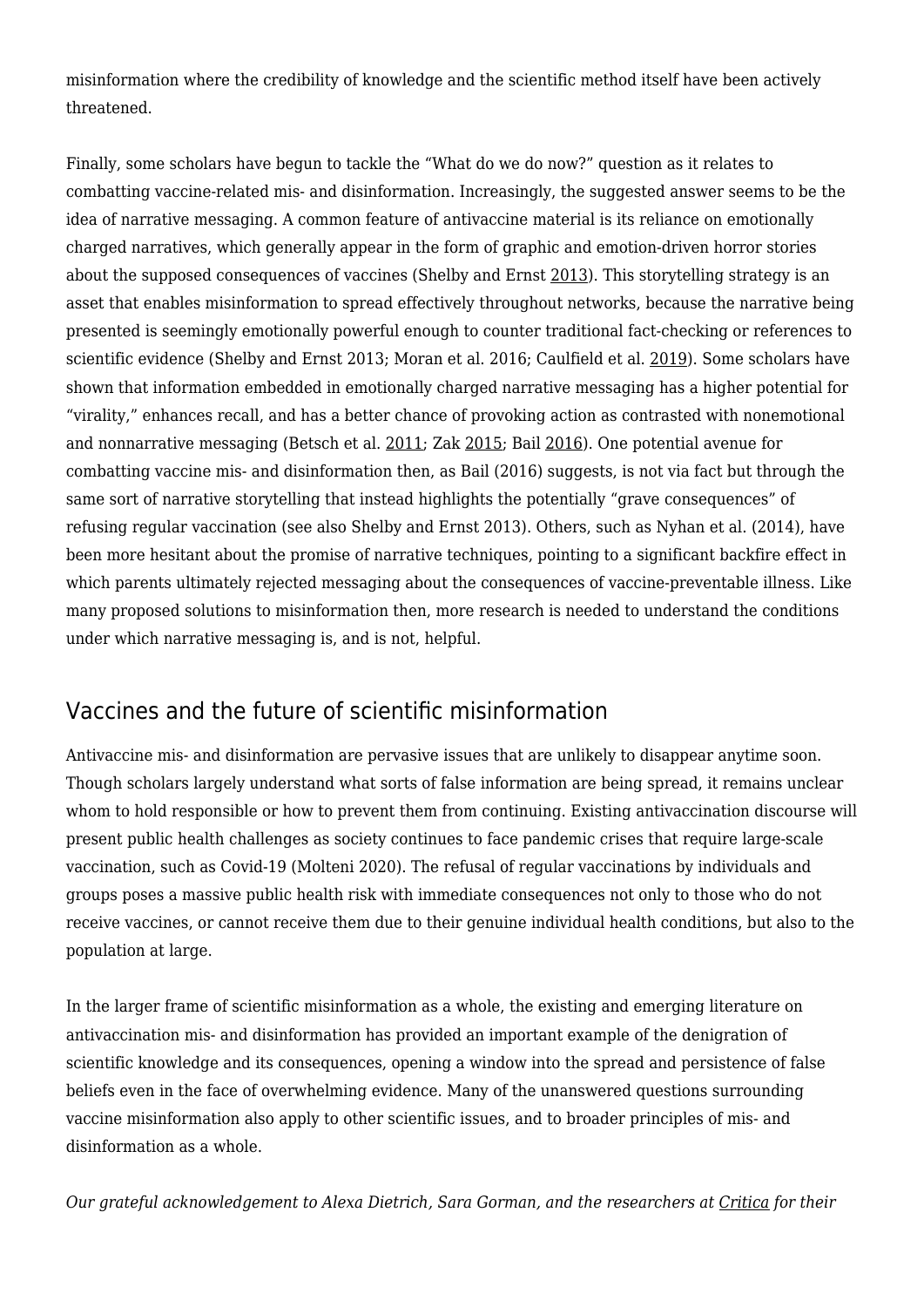*assistance during the editing process of this research review.* 

[\[1\]](https://mediawell.ssrc.org/applewebdata://25930FC0-FF80-4577-AD38-ADABA883592A#_ftnref1) The CDC defines herd immunity as: "A situation in which a sufficient proportion of a population is immune to an infectious disease (through vaccination and/or prior illness) to make its spread from person to person unlikely. Even individuals not vaccinated (such as newborns and those with chronic illnesses) are offered some protection because the disease has little opportunity to spread within the community." (CDC 2019).

#### Works Cited

- Amit Aharon, Anat, Haim Nehama, Shmuel Rishpon, and Orna Baron-Epel. 2017. "Parents with High Levels of Communicative and Critical Health Literacy Are Less Likely to Vaccinate Their Children." *Patient Education and Counseling* 100 (4): 768–75. [https://doi.org/10.1016/j.pec.2016.11.016.](https://doi.org/10.1016/j.pec.2016.11.016)
- Bail, Christopher A. 2016. "Emotional Feedback and the Viral Spread of Social Media Messages About Autism Spectrum Disorders." *American Journal of Public Health* 106 (7): 1173–80. <https://doi.org/10.2105/AJPH.2016.303181>.
- Ball, Philip. 2020. "Anti-Vaccine Movement Could Undermine Efforts to End Coronavirus Pandemic, Researchers Warn." *Nature*, May. [https://doi.org/10.1038/d41586-020-01423-4.](https://doi.org/10.1038/d41586-020-01423-4)
- Baumgaertner, Bert, Juliet E. Carlisle, and Florian Justwan. 2018. "The Influence of Political Ideology and Trust on Willingness to Vaccinate." *PLoS ONE* 13 (1). <https://doi.org/10.1371/journal.pone.0191728>.
- Bean, Sandra J. 2011. "Emerging and Continuing Trends in Vaccine Opposition Website Content." *Vaccine* 29 (10): 1874–80. <https://doi.org/10.1016/j.vaccine.2011.01.003>.
- Belluz, Julia. 2018. "Research Fraud Catalyzed the Anti-Vaccination Movement. Let's Not Repeat History." Vox. February 27, 2018. [https://www.vox.com/2018/2/27/17057990/andrew-wakefield-vaccines-autism-study.](https://www.vox.com/2018/2/27/17057990/andrew-wakefield-vaccines-autism-study)
- Benkler, Yochai. 2019. "Cautionary Notes on Disinformation and the Origins of Distrust." MediaWell, Social Science Research Council. October 22, 2019. [https://mediawell.ssrc.org/expert-reflections/cautionary-notes-on-disinformation-benkler/.](https://mediawell.ssrc.org/expert-reflections/cautionary-notes-on-disinformation-benkler/)
- Bennett, W Lance, and Steven Livingston. 2018. "The Disinformation Order: Disruptive Communication and the Decline of Democratic Institutions." *European Journal of Communication* 33 (2): 122–39.<https://doi.org/10.1177/0267323118760317>.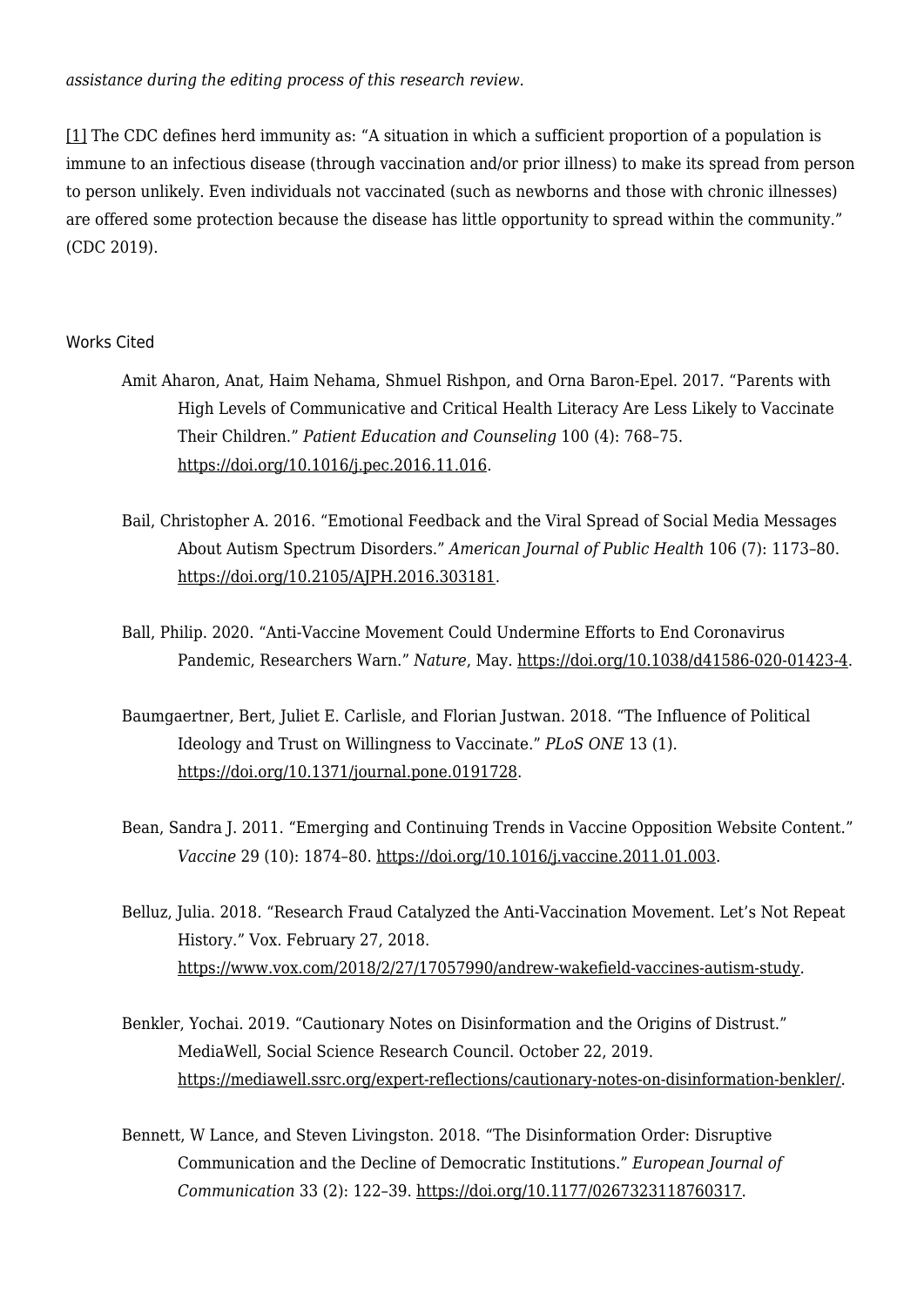- Betsch, Cornelia, Corina Ulshöfer, Frank Renkewitz, and Tilmann Betsch. 2011. "The Influence of Narrative v. Statistical Information on Perceiving Vaccination Risks." *Medical Decision Making: An International Journal of the Society for Medical Decision Making* 31 (5): 742–53. [https://doi.org/10.1177/0272989X11400419.](https://doi.org/10.1177/0272989X11400419)
- Boseley, Sarah. 2018. "How Disgraced Anti-Vaxxer Andrew Wakefield Was Embraced by Trump's America." *The Guardian*, July 18, 2018. [https://www.theguardian.com/society/2018/jul/18/how-disgraced-anti-vaxxer-andrew-wakef](https://www.theguardian.com/society/2018/jul/18/how-disgraced-anti-vaxxer-andrew-wakefield-was-embraced-by-trumps-america) [ield-was-embraced-by-trumps-america.](https://www.theguardian.com/society/2018/jul/18/how-disgraced-anti-vaxxer-andrew-wakefield-was-embraced-by-trumps-america)
- Feldscher, Karen. 2017. "Increase in Pertussis Outbreaks Linked with Vaccine Exemptions, Waning Immunity." News. Harvard T.H. Chan School of Public Health. July 11, 2017. [https://www.hsph.harvard.edu/news/features/increase-in-pertussis-outbreaks-linked-with-v](https://www.hsph.harvard.edu/news/features/increase-in-pertussis-outbreaks-linked-with-vaccine-exemptions-waning-immunity/) [accine-exemptions-waning-immunity/](https://www.hsph.harvard.edu/news/features/increase-in-pertussis-outbreaks-linked-with-vaccine-exemptions-waning-immunity/).
- Broniatowski, David A., Amelia M. Jamison, SiHua Qi, Lulwah AlKulaib, Tao Chen, Adrian Benton, Sandra C. Quinn, and Mark Dredze. 2018. "Weaponized Health Communication: Twitter Bots and Russian Trolls Amplify the Vaccine Debate." *American Journal of Public Health* 108 (10): 1378–84. [https://doi.org/10.2105/AJPH.2018.304567.](https://doi.org/10.2105/AJPH.2018.304567)
- Caulfield, Timothy, Alessandro R. Marcon, Blake Murdoch, Jasmine M. Brown, Sarah Tinker Perrault, Jonathan Jarry, Jeremy Snyder, et al. 2019. "Health Misinformation and the Power of Narrative Messaging in the Public Sphere." *Canadian Journal of Bioethics* 2 (2): 52–60.
- CDC. 2019. "Vaccine Glossary of Terms." Centers for Disease Control and Prevention. August 13, 2019. [https://www.cdc.gov/vaccines/terms/glossary.html.](https://www.cdc.gov/vaccines/terms/glossary.html)
- Cooper, Sara, Cornelia Betsch, Evanson Z. Sambala, Nosicelo Mchiza, and Charles S. Wiysonge. 2018. "Vaccine Hesitancy – a Potential Threat to the Achievements of Vaccination Programmes in Africa." *Human Vaccines & Immunotherapeutics*14 (10): 2355–57. <https://doi.org/10.1080/21645515.2018.1460987>.
- Davis, Mark. 2019. "'Globalist War against Humanity Shifts into High Gear': Online Anti-Vaccination Websites and 'Anti-Public' Discourse." *Public Understanding of Science* 28 (3): 357–71. <https://doi.org/10.1177/0963662518817187>.
- Deer, Brian. 2011. "How the Case against the MMR Vaccine Was Fixed." *BMJ* 342 (January): c5347. [https://doi.org/10.1136/bmj.c5347.](https://doi.org/10.1136/bmj.c5347)
- Edwards, Kathryn M., Jesse M. Hackell, and The Committee on Practice and Ambulatory Medicine The Committee on Infectious Diseases. 2016. "Countering Vaccine Hesitancy." *Pediatrics*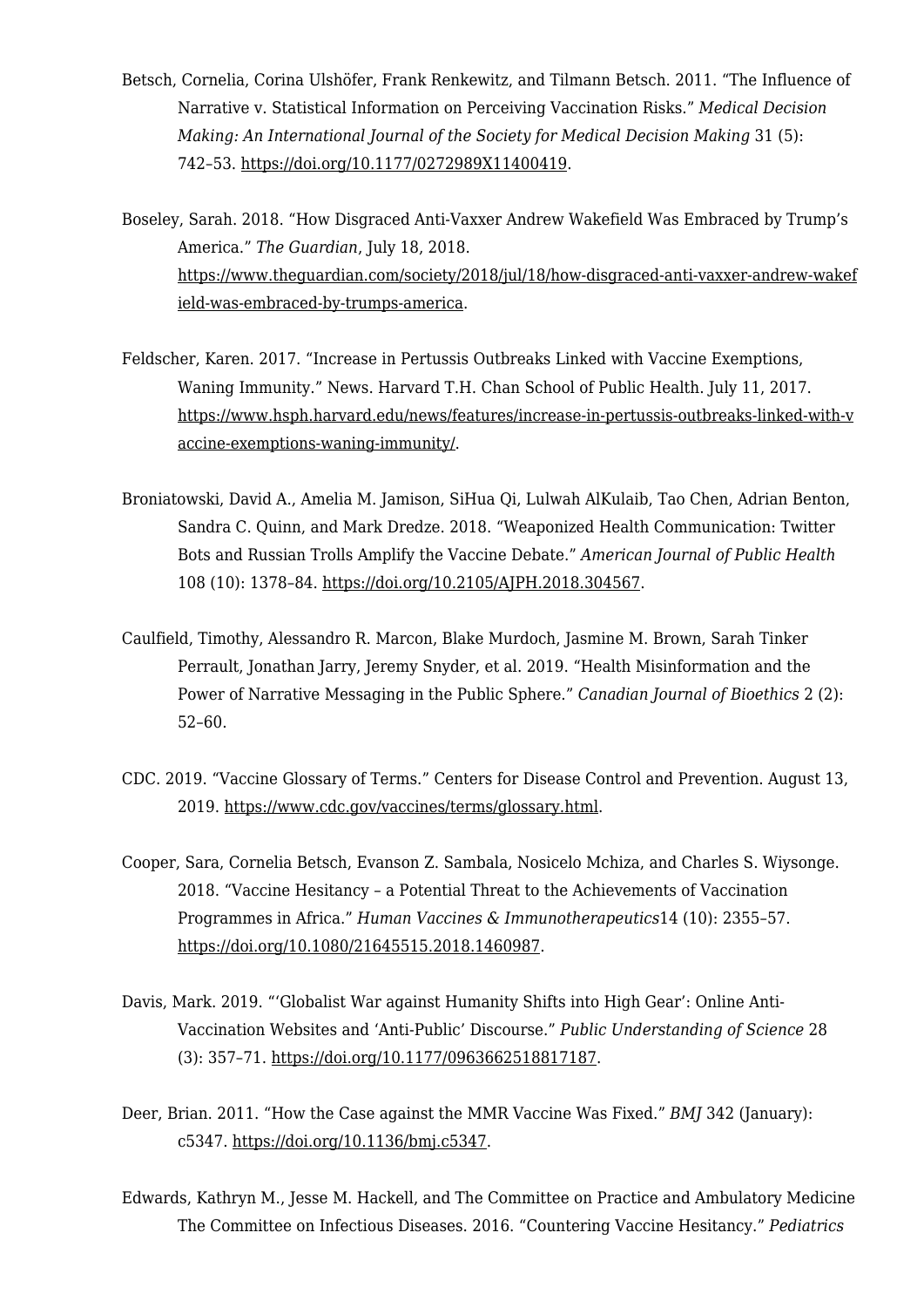- Elsasser, Shaun W., and Riley E. Dunlap. 2013. "Leading Voices in the Denier Choir: Conservative Columnists' Dismissal of Global Warming and Denigration of Climate Science." *American Behavioral Scientist* 57 (6): 754–76. [https://doi.org/10.1177/0002764212469800.](https://doi.org/10.1177/0002764212469800)
- Garza, Mariel. 2020. "Opinion: Trump Is Handing Anti-Vaxxers an Invitation to Smear Coronavirus Vaccines." *Los Angeles Times*, May 15, 2020. [https://www.latimes.com/opinion/story/2020-05-15/trump-anti-vaxxers-coronavirus-vaccine](https://www.latimes.com/opinion/story/2020-05-15/trump-anti-vaxxers-coronavirus-vaccines) [s](https://www.latimes.com/opinion/story/2020-05-15/trump-anti-vaxxers-coronavirus-vaccines).
- Gottlieb, Samantha D. 2016. "Vaccine Resistances Reconsidered: Vaccine Skeptics and the Jenny McCarthy Effect." *BioSocieties* 11 (2): 152–74. [https://doi.org/10.1057/biosoc.2015.30.](https://doi.org/10.1057/biosoc.2015.30)
- Grant, Lenny, Bernice L. Hausman, Margaret Cashion, Nicholas Lucchesi, Kelsey Patel, and Jonathan Roberts. 2015. "Vaccination Persuasion Online: A Qualitative Study of Two Provaccine and Two Vaccine-Skeptical Websites." *Journal of Medical Internet Research* 17 (5): e133. [https://doi.org/10.2196/jmir.4153.](https://doi.org/10.2196/jmir.4153)
- Harmsen, Irene A., Gemma G. Doorman, Liesbeth Mollema, Robert AC Ruiter, Gerjo Kok, and Hester E. de Melker. 2013. "Parental Information-Seeking Behaviour in Childhood Vaccinations." *BMC Public Health* 13 (1): 1219. [https://doi.org/10.1186/1471-2458-13-1219.](https://doi.org/10.1186/1471-2458-13-1219)
- Hopf, Henning, Alain Krief, Goverdhan Mehta, and Stephen A. Matlin. 2019. "Fake Science and the Knowledge Crisis: Ignorance Can Be Fatal." *Royal Society Open Science* 6 (5): 190161. [https://doi.org/10.1098/rsos.190161.](https://doi.org/10.1098/rsos.190161)
- Hornsey, Matthew J., Matthew Finlayson, Gabrielle Chatwood, and Christopher T. Begeny. 2020. "Donald Trump and Vaccination: The Effect of Political Identity, Conspiracist Ideation and Presidential Tweets on Vaccine Hesitancy." *Journal of Experimental Social Psychology* 88 (May): 103947. [https://doi.org/10.1016/j.jesp.2019.103947.](https://doi.org/10.1016/j.jesp.2019.103947)
- Hutchby, Ian. 2001. "Technologies, Texts and Affordances." *Sociology* 35 (2): 441–56. [https://doi.org/10.1017/S0038038501000219.](https://doi.org/10.1017/S0038038501000219)
- Johnson, Neil F., Nicolas Velásquez, Nicholas Johnson Restrepo, Rhys Leahy, Nicholas Gabriel, Sara El Oud, Minzhang Zheng, Pedro Manrique, Stefan Wuchty, and Yonatan Lupu. 2020. "The Online Competition between Pro- and Anti-Vaccination Views." *Nature*, May, 1–4. [https://doi.org/10.1038/s41586-020-2281-1.](https://doi.org/10.1038/s41586-020-2281-1)

Karpf, David. 2019. "On Digital Disinformation and Democratic Myths." MediaWell, Social Science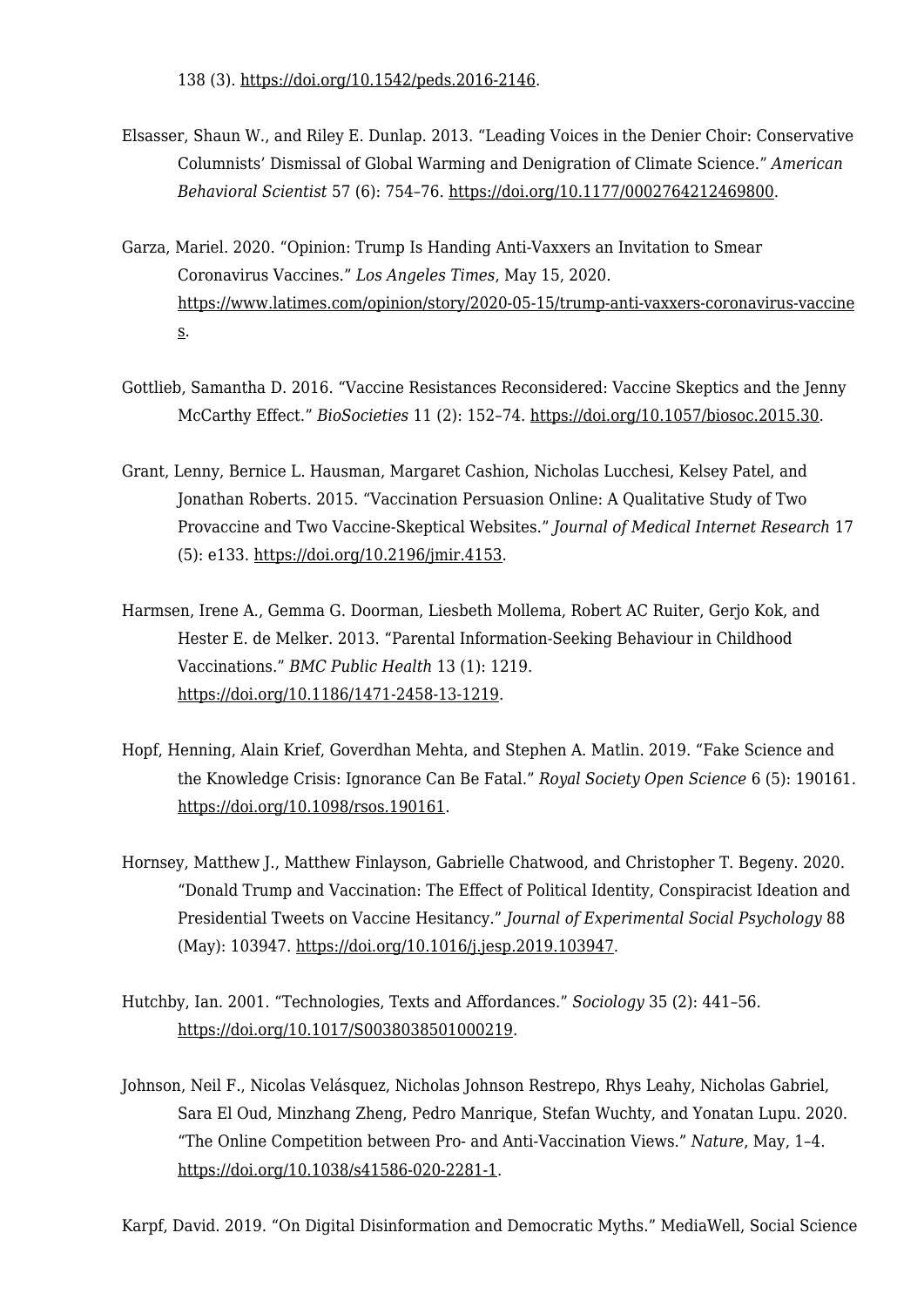Research Council. December 10, 2019.

[https://mediawell.ssrc.org/expert-reflections/on-digital-disinformation-and-democratic-myt](https://mediawell.ssrc.org/expert-reflections/on-digital-disinformation-and-democratic-myths/) [hs/.](https://mediawell.ssrc.org/expert-reflections/on-digital-disinformation-and-democratic-myths/)

- Kata, Anna. 2010. "A Postmodern Pandora's Box: Anti-Vaccination Misinformation on the Internet – ScienceDirect." *Vaccine*28 (17): 1709–16.<https://doi.org/10.1016/j.vaccine.2009.12.022>.
- ———. 2012. "Anti-Vaccine Activists, Web 2.0, and the Postmodern Paradigm An Overview of Tactics and Tropes Used Online by the Anti-Vaccination Movement." *Vaccine*, Special Issue: The Role of Internet Use in Vaccination Decisions, 30 (25): 3778–89. <https://doi.org/10.1016/j.vaccine.2011.11.112>.
- Kirk, Katherine. 2019. "How Russia Sows Confusion in the U.S. Vaccine Debate." *Foreign Policy* (blog). Accessed August 2, 2019. [https://foreignpolicy.com/2019/04/09/in-the-united-states-russian-trolls-are-peddling-measl](https://foreignpolicy.com/2019/04/09/in-the-united-states-russian-trolls-are-peddling-measles-disinformation-on-twitter/) [es-disinformation-on-twitter/.](https://foreignpolicy.com/2019/04/09/in-the-united-states-russian-trolls-are-peddling-measles-disinformation-on-twitter/)
- Koltai, Kolina S., and Kenneth R. Fleischmann. 2017. "Questioning Science with Science: The Evolution of the Vaccine Safety Movement." *Proceedings of the Association for Information Science and Technology* 54 (1): 232–40. <https://doi.org/10.1002/pra2.2017.14505401026>.
- Larson, Heidi J., Caitlin Jarrett, Elisabeth Eckersberger, David M. D. Smith, and Pauline Paterson. 2014. "Understanding Vaccine Hesitancy around Vaccines and Vaccination from a Global Perspective: A Systematic Review of Published Literature, 2007–2012." *Vaccine* 32 (19): 2150–59.<https://doi.org/10.1016/j.vaccine.2014.01.081>.
- Mccoy, Charles. 2018. "The Social Characteristics of Americans Opposed to Vaccination: Beliefs about Vaccine Safety versus Views of U.S. Vaccination Policy." *Critical Public Health*, July, 1–12. [https://doi.org/10.1080/09581596.2018.1501467.](https://doi.org/10.1080/09581596.2018.1501467)
- Meppelink, Corine S., Edith G. Smit, Marieke L. Fransen, and Nicola Diviani. 2019. "'I Was Right about Vaccination': Confirmation Bias and Health Literacy in Online Health Information Seeking." *Journal of Health Communication* 24 (2): 129–40. <https://doi.org/10.1080/10810730.2019.1583701>.
- Molteni, Megan. 2020. "An Army of Volunteers Is Taking On Vaccine Disinformation Online." *Wired,* June 15, 2020. <https://www.wired.com/story/can-a-keyboard-crusade-stem-the-vaccine-infodemic/>.
- Moran, Meghan Bridgid, Melissa Lucas, Kristen Everhart, Ashley Morgan, and Erin Prickett. 2016. "What Makes Anti-Vaccine Websites Persuasive? A Content Analysis of Techniques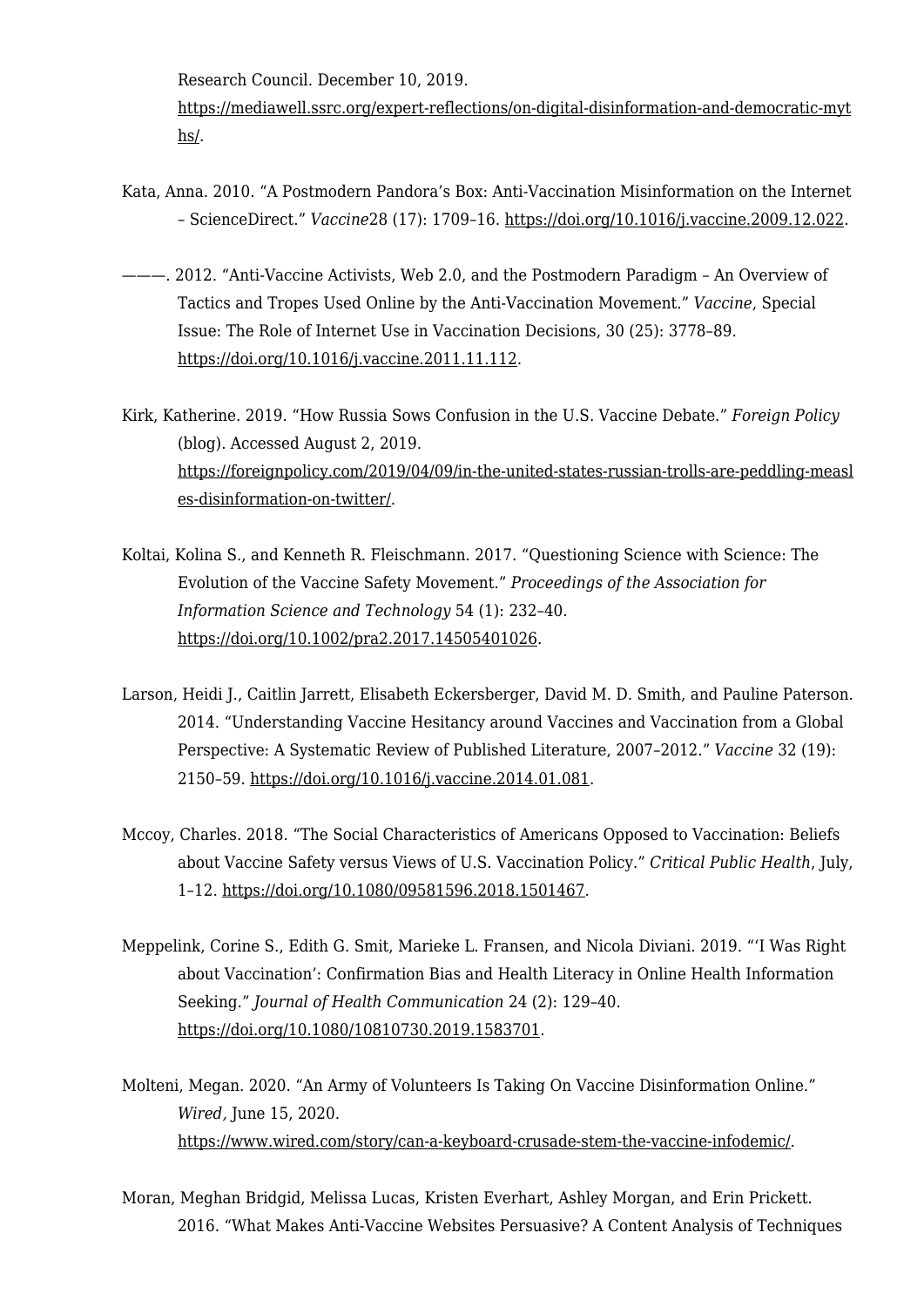Used by Anti-Vaccine Websites to Engender Anti-Vaccine Sentiment." *Journal of Communication in Healthcare* 9 (3): 151–63. <https://doi.org/10.1080/17538068.2016.1235531>.

- Navin, Mark. 2015. *Values and Vaccine Refusal: Hard Questions in Ethics, Epistemology, and Health Care*. New York: Routledge.
- Nyhan, Brendan, Jason Reifler, Sean Richey, and Gary L. Freed. 2014. "Effective Messages in Vaccine Promotion: A Randomized Trial." *Pediatrics* 133 (4): e835–42. [https://doi.org/10.1542/peds.2013-2365.](https://doi.org/10.1542/peds.2013-2365)
- Patel, Manisha, Adria D. Lee, Susan B. Redd, Nakia S. Clemmons, Rebecca J. McNall, Amanda C. Cohn, and Paul A. Gastañaduy. "Increase in Measles Cases — United States, January 1–April 26, 2019." *MMWR. Morbidity and Mortality Weekly Report* 68 (2019).

[https://doi.org/10.15585/mmwr.mm6817e1](https://slack-redir.net/link?url=https%3A%2F%2Fdoi.org%2F10.15585%2Fmmwr.mm6817e1).

- Pennycook, Gordon, and David Rand. 2019. "Opinion | Why Do People Fall for Fake News?" *The New York Times*, January 19, 2019. <https://www.nytimes.com/2019/01/19/opinion/sunday/fake-news.html>.
- Phillips, Whitney. 2019. "The Toxins We Carry." *Columbia Journalism Review*, 2019. [https://www.cjr.org/special\\_report/truth-pollution-disinformation.php/.](https://www.cjr.org/special_report/truth-pollution-disinformation.php/)
- Pluviano, Sara, Caroline Watt, Giovanni Ragazzini, and Sergio Della Sala. 2019. "Parents' Beliefs in Misinformation about Vaccines Are Strengthened by Pro-Vaccine Campaigns." *Cognitive Processing* 20 (3): 325–31.<https://doi.org/10.1007/s10339-019-00919-w>.
- Porter, Ethan, Thomas J. Wood, and David Kirby. 2018. "Sex Trafficking, Russian Infiltration, Birth Certificates, and Pedophilia: A Survey Experiment Correcting Fake News." *Journal of Experimental Political Science* 5 (2): 159–64. [https://doi.org/10.1017/XPS.2017.32.](https://doi.org/10.1017/XPS.2017.32)
- Rabinowitz, Mitchell, Lauren Latella, Chadly Stern, and John T. Jost. 2016. "Beliefs about Childhood Vaccination in the United States: Political Ideology, False Consensus, and the Illusion of Uniqueness." *PLoS ONE* 11 (7).<https://doi.org/10.1371/journal.pone.0158382>.
- Rao, T. S. Sathyanarayana, and Chittaranjan Andrade. 2011. "The MMR Vaccine and Autism: Sensation, Refutation, Retraction, and Fraud." *Indian Journal of Psychiatry* 53 (2): 95–96. <https://doi.org/10.4103/0019-5545.82529>.
- Ratzan, Scott C., Barry R. Bloom, Ayman El-Mohandes, Jonathan Fielding, Lawrence O. Gostin, James G. Hodge, Peter Hotez, et al. 2019. "The Salzburg Statement on Vaccination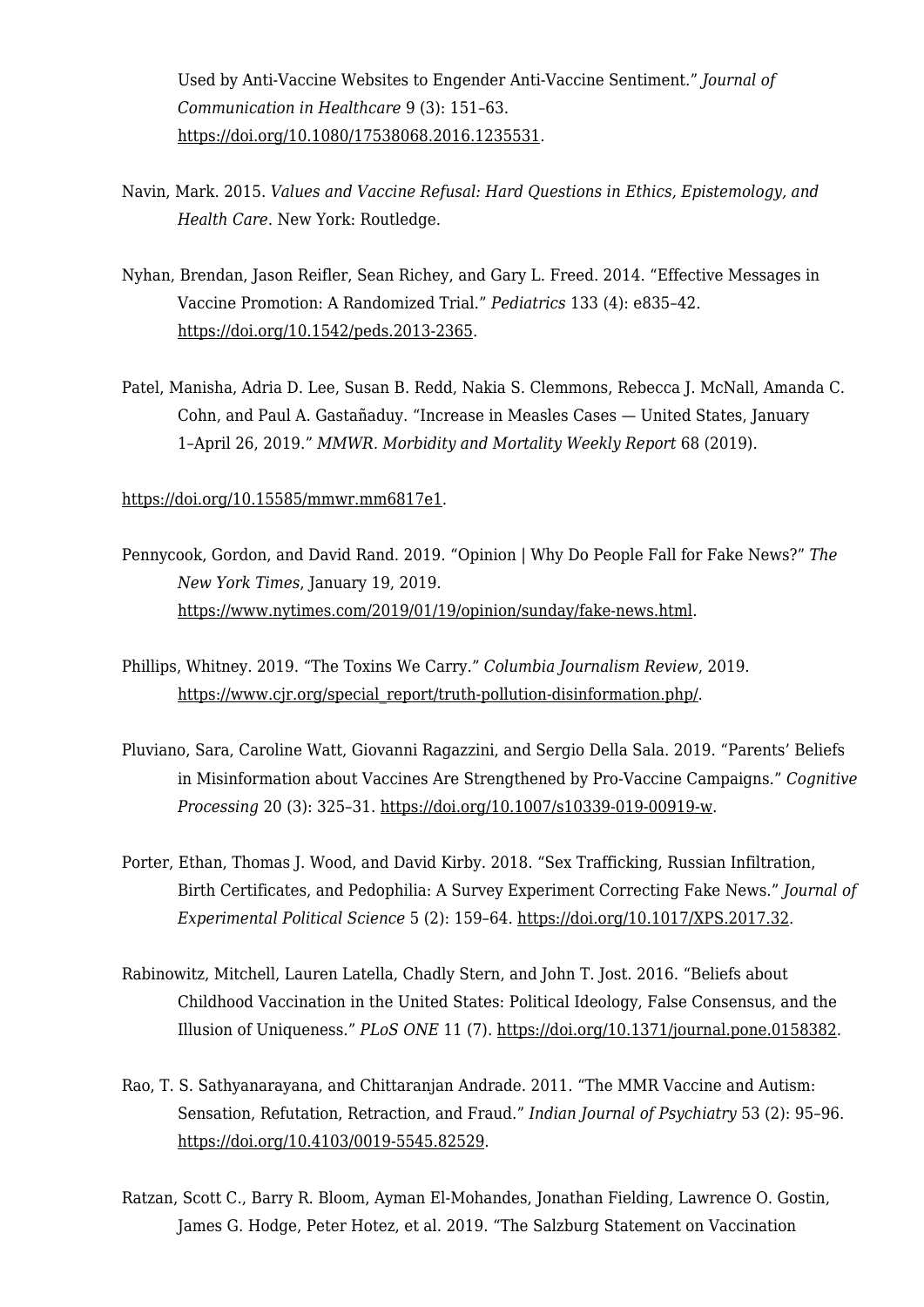Acceptance." *Journal of Health Communication* 0 (0): 1–3. <https://doi.org/10.1080/10810730.2019.1622611>.

- Shelby, Ashley, and Karen Ernst. 2013. "Story and Science: How Providers and Parents Can Utilize Storytelling to Combat Anti-Vaccine Misinformation." *Human Vaccines & Immunotherapeutics* 9 (8): 1795–1801. [https://doi.org/10.4161/hv.24828.](https://doi.org/10.4161/hv.24828)
- Smith, Naomi, and Tim Graham. 2017. "Mapping the Anti-Vaccination Movement on Facebook." *Information, Communication & Society* 22 (9): 1310–27. [https://doi.org/10.1080/1369118X.2017.1418406.](https://doi.org/10.1080/1369118X.2017.1418406)
- Stöcker, Christian. 2020. "How Facebook and Google Accidentally Created a Perfect Ecosystem for Targeted Disinformation." In *Disinformation in Open Online Media*, edited by Christian Grimme, Mike Preuss, Frank W. Takes, and Annie Waldherr, 129–49. Lecture Notes in Computer Science. Cham: Springer International Publishing. [https://doi.org/10.1007/978-3-030-39627-5\\_11.](https://doi.org/10.1007/978-3-030-39627-5_11)
- Tomeny, Theodore S., Christopher J. Vargo, and Sherine El-Toukhy. 2017. "Geographic and Demographic Correlates of Autism-Related Anti-Vaccine Beliefs on Twitter, 2009-15." *Social Science & Medicine* 191 (October): 168–75. [https://doi.org/10.1016/j.socscimed.2017.08.041.](https://doi.org/10.1016/j.socscimed.2017.08.041)
- United Nations. 2020. "During This Coronavirus Pandemic, 'Fake News' Is Putting Lives at Risk: UNESCO." UN News. April 13, 2020.<https://news.un.org/en/story/2020/04/1061592>.
- Wadman, Meredith. 2020. "Antivaccine Forces Gaining Online." *Science* 368 (6492): 699. [https://doi.org/10.1126/science.368.6492.699.](https://doi.org/10.1126/science.368.6492.699)
- Wang, Eileen, Yelena Baras, and Alison M. Buttenheim. 2015. "'Everybody Just Wants to Do What's Best for Their Child': Understanding How Pro-Vaccine Parents Can Support a Culture of Vaccine Hesitancy." *Vaccine* 33 (48): 6703–9. <https://doi.org/10.1016/j.vaccine.2015.10.090>.
- Wanless, Alicia, and Michael Berk. "The Audience Is the Amplifier: Participatory Propaganda." n.d. ResearchGate. Accessed June 15, 2020. https://www.researchgate.net/publication/329281693 The Audience is the Amplifier Part [icipatory\\_Propaganda](https://www.researchgate.net/publication/329281693_The_Audience_is_the_Amplifier_Participatory_Propaganda).
- Ward, Jeremy K., Patrick Peretti-Watel, and Pierre Verger. 2016. "Vaccine Criticism on the Internet: Propositions for Future Research." *Human Vaccines & Immunotherapeutics* 12 (7): 1924–29. <https://doi.org/10.1080/21645515.2016.1146430>.